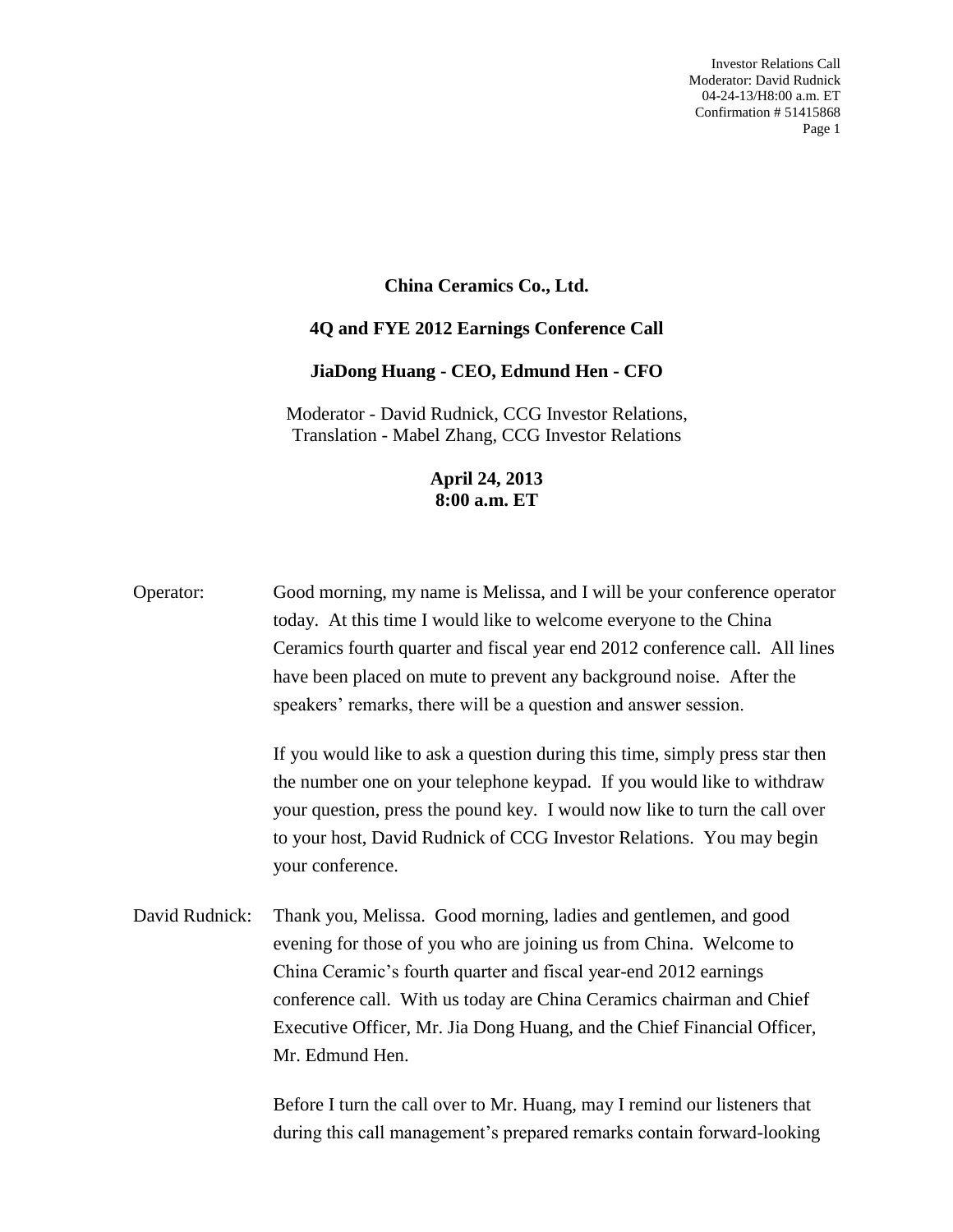statements, which are subject to risks and uncertainties, and management may make additional forward-looking statements in response to your questions. Therefore, the Company claims protection of the Safe Harbor for forward-looking statements that is contained in the Private Securities Litigation Reform Act of 1995.

Actual results may differ from those discussed today and I refer you to the more detailed discussion of the risks and uncertainties with the Company's filings, and with the Securities and Exchange Commission.

In addition, any projections as to the Company's future performance represent management's estimates as of today, April 24, 2013. China Ceramics assumes no obligation to update these projections in the future as market conditions change.

To supplement its financial results presented in accordance with IFRS, management may make references to certain non-GAAP financial measures, which the Company believes provides meaningful additional information to understand the Company's performance. A statement reconciling any non-GAAP measures to the nearest GAAP equivalents can be found on the earnings press release distributed earlier today.

And now, it's my pleasure to turn the call over to China Ceramics' Chairman and CEO, Mr. Jia Dong Huang, and China Ceramics CFO, Mr. Edmund Hen. CCG's Mabel Zhang will be translating for Mr. Huang. Mr. Huang, you may proceed.

Jia Dong Huang: (Speaking in Chinese).

Mabel Zhang: Thank you, David. On behalf of the Company, I would like to welcome everyone to our fourth quarter and fiscal year end 2012 earnings conference call.

Jia Dong Huang: (Speaking in Chinese).

Mabel Zhang: We achieved relatively sound financial results for the full year 2012, and despite the challenging market environment that has prevailed in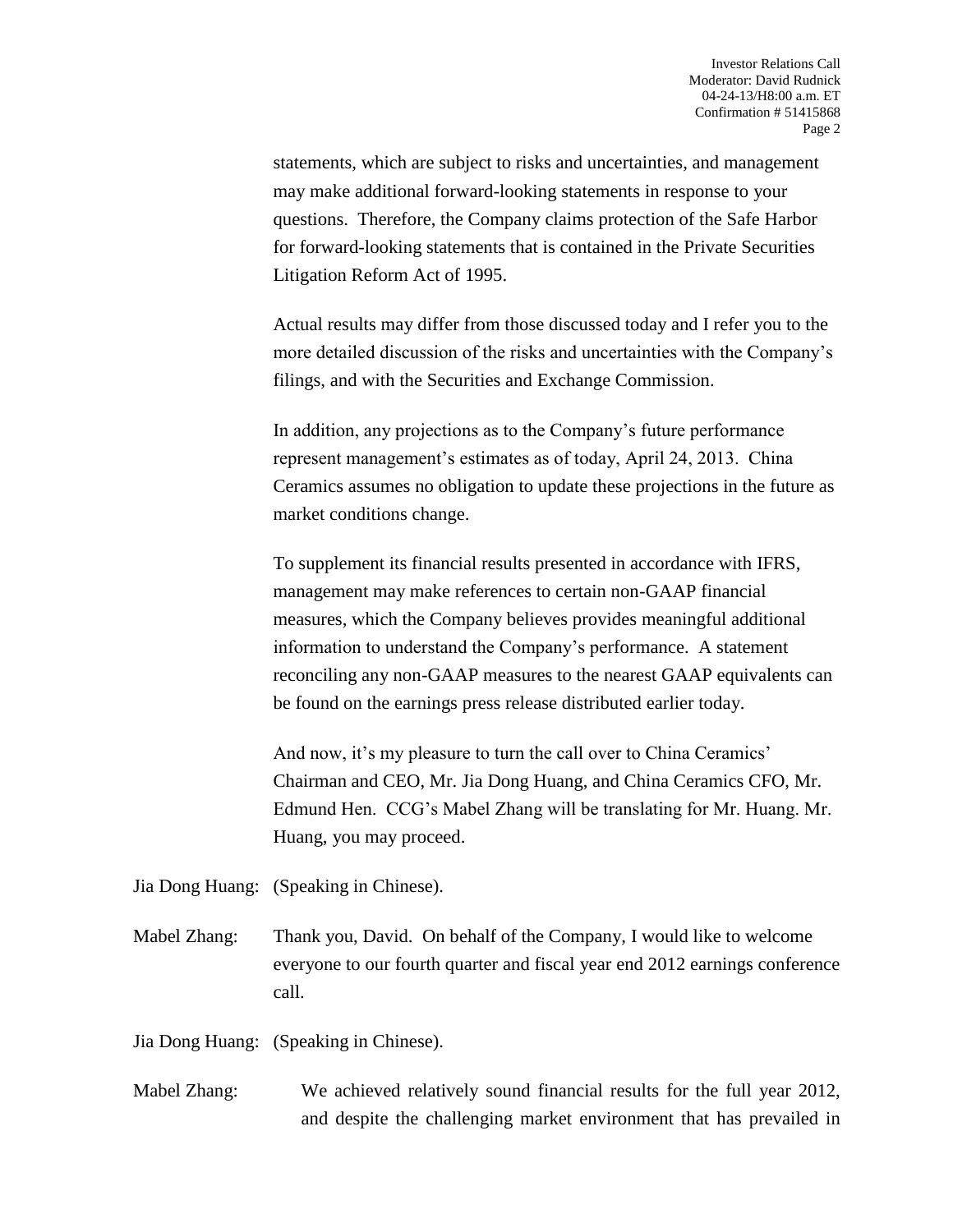our sector over the last six months of the year, we were able to generate steady revenues for the full year though with a fall-off in profitability relative to 2011.

As we had communicated to the market last year, we expected that the general slowdown of the construction industry in China would have a negative impact on our revenues in the fourth quarter, and the fourth quarter of 2012 did see a substantial decrease in the sales volume of ceramic tiles relative to the fourth quarter of 2011. Our average selling price also fell in the quarter from the year ago fourth quarter due to intensified price competition in our sector.

Jia Dong Huang: (Speaking in Chinese).

Mabel Zhang: Despite the fourth quarter's disappointing results, we believe that the operating fundamentals of our business are sound. We are cautiously optimistic about an improved outlook in the second quarter of 2013 with a pick-up in product demand and a rebound in pricing.

> However, in order to adjust to current market conditions, and reduce operating costs, we shut down some plant capacity during the fourth quarter. We are currently utilizing production facilities capable of producing 46 million square meters per year out of a total annual productive capacity of 72 million square meters. We will continue to monitor the macroeconomic environment and act with prudence in terms of utilizing our full production capacity.

Jia Dong Huang: (Speaking in Chinese).

Mabel Zhang: We applied discounts to our ceramic tile products in the fourth quarter in order to compete head-on with competitors and retain our customers and market share. Although the average selling price for our ceramic tiles in the fourth quarter declined 13.8% from the year-ago quarter, we anticipate a return to a more normalized pricing environment once the business conditions in our building materials sector improves.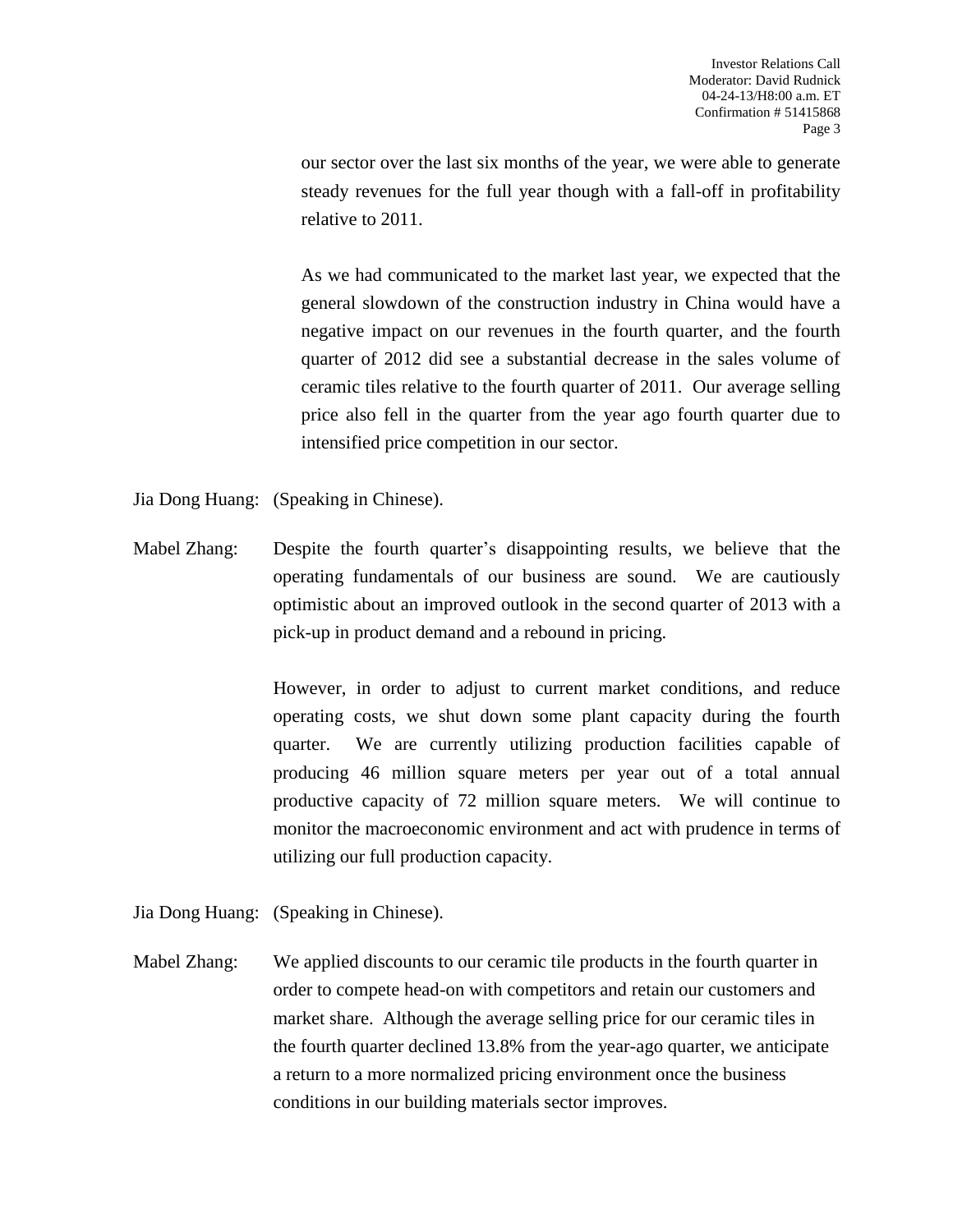Jia Dong Huang: (Speaking in Chinese).

Mabel Zhang: We are confident that organization in demographic trends in China are a long-term phenomenon that will lead to raising future demands for our products as current real estate fluctuations moderate over time. We continue to be strategically positioned as a producer of high-end ceramic tiles that are becoming a standard in many new construction and development projects in China.

> Even as we adopt measures in the short-term to enable us to reach our customers more effectively, we are confident that our branding and positioning will enable us to successfully execute upon our long-term strategy, which is to be a preeminent producer of specialized building materials products.

> With that, I would like to turn over the call to the Company's Chief Financial Officer, Mr. Edmund Hen, who will discuss the Company's earnings results in more detail. Thank you.

Edmund Hen: Thank you, Mr. Huang, and thank you, Mabel. I will now move on to a more detailed discussion of our preliminary financial results for the fourth quarter and full year ended December 31, 2012.

> Our revenue for the fourth quarter 2012 was RMB 245.3 million; or U.S. dollar, 40 million, down 39.3 percent from RMB 404.5 million; or U.S. dollar, 63.8 million in the fourth quarter of 2011.

The year-over-year decrease in revenue was due to a 29.8 percent decrease in the sales volume of ceramic tiles to 8.7 million square meters in the fourth quarter of 2012 from the fourth quarter of 2011. As well as a 13.8 percent decrease in the Company's average selling price versus the comparable year-ago quarter. We attribute the reduced sales volume in the quarter to the challenging business conditions in China's construction sector and the decrease in our average selling price to competitive pressures and our strategy to hold our market position.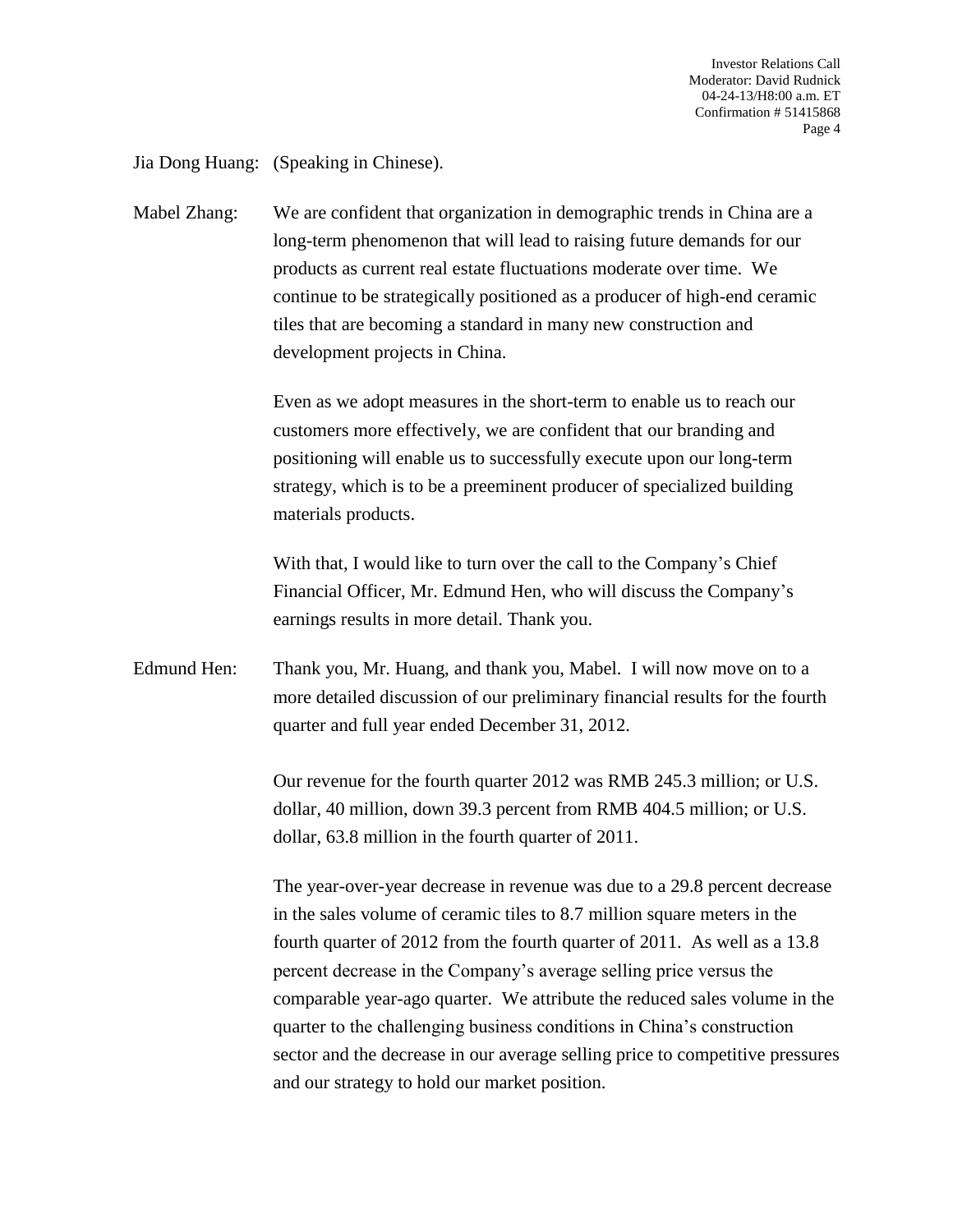Gross profit for the fourth quarter of 2012 was RMB 29.3 million; or U.S. dollar, 4.9 million as compared to our RMB 139.4 million or U.S. dollar, 21.9 million for the fourth quarter of 2011. The year-over-year decrease in gross profit was due to lower sales volume and a decrease in average sales price of our ceramic tiles in the most recent quarter.

Our gross profit margin for the fourth quarter was 12 percent compared to 34.5 percent for the same period of 2011 and was caused primarily by a decrease in the average selling price of ceramic tiles in the quarter. Profits before taxes for the fourth quarter of 2012 was RMB 18.6 million or U.S. dollar 3.2 million as compared to RMB 125.4 million; or U.S. dollar 19.7 million in the fourth quarter of 2011.

Net profit for the fourth quarter of 2012 was RMB 13.3 million; or U.S. dollar, 2.3 million as compared to RMB 92.2 million; or U.S. dollar 14.5 million in the same period of 2011. The year-over-year decrease in net profits was the result of lower gross profit in the period. Earnings per fully diluted share were RMB 0.65 or U.S. dollar 0.11 for the fourth quarter of 2012 as compared to RMB 4.51 or U.S. dollar 0.71 in the comparable quarter of 2011. EPS in the fourth quarter of 2012 fiscal 2012 was computed using 20.4 million shares.

Non-GAAP net profit, which excluded share-based compensation expenses was RMB 14.6 million or U.S. dollar 2.5 million in the fourth quarter of 2012 as compared to RMB 97.5 million; or U.S. dollar, 15.3 million in the fourth quarter of 2011.

And non-GAAP earnings per fully diluted share which exclude the sharebased compensation expenses was RMB 0.71 or U.S. dollar 0.12 in the fourth quarter of 2012 as compared to RMB 4.77; or U.S. dollar 0.75 in the same period of 2011.

For the full year-end December 31, 2012, revenue was RMB 1,444.9 million or U.S. dollar 230.7 million, a decrease of 3.1 percent as compared to fiscal year 2011. Gross profit was RMB 381 million or U.S. dollar, 60.8 million, down 18.5 percent from 2011. Gross margin for the full year 2012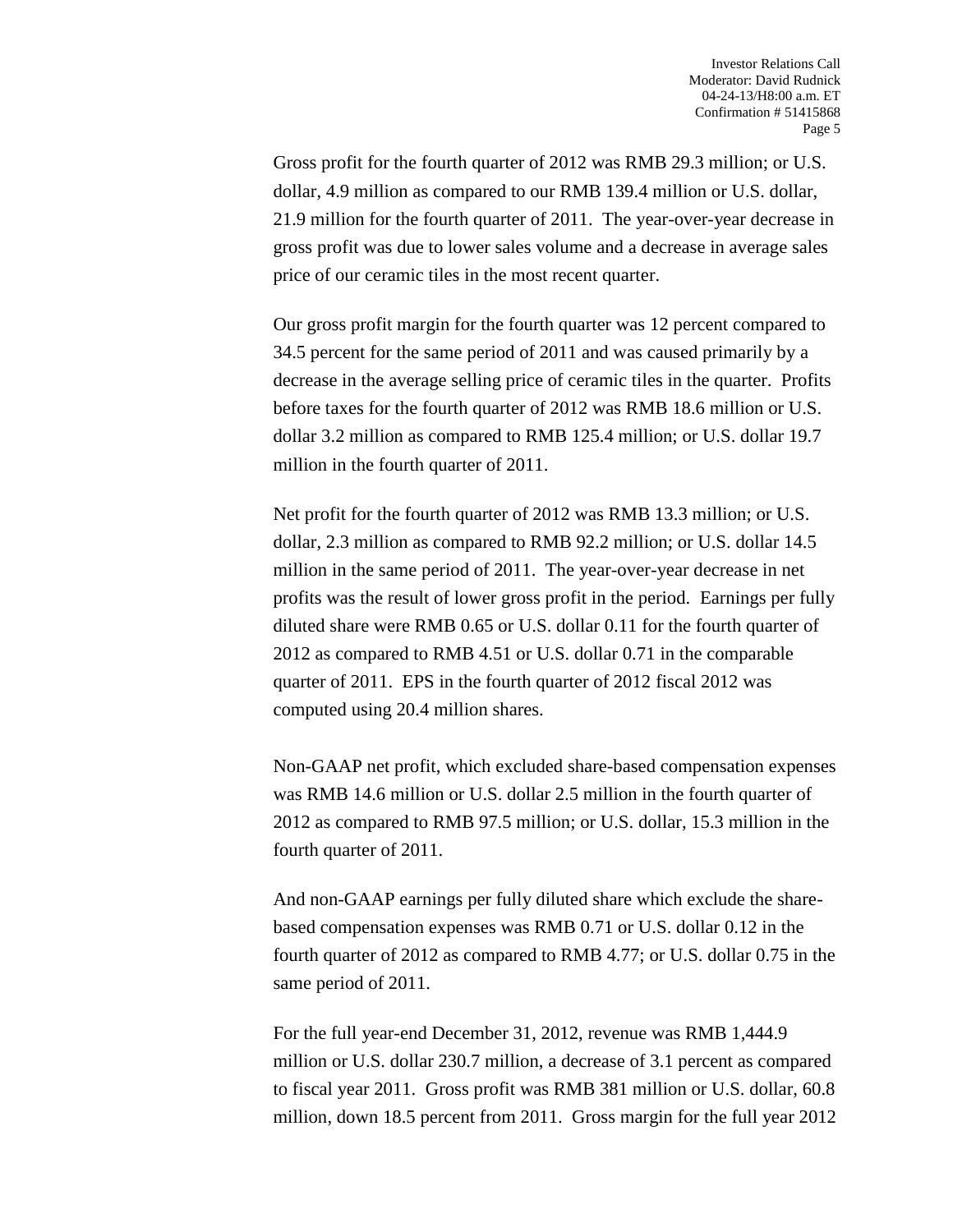was 26.4 percent compared to 31.3 percent for 2011. Net profit for the year was RMB 243.8 million; or U.S. 28.9 million down 17.2 percent from the full year 2011. Non-GAAP net profit, which excludes share-based compensation expenses, was RMB 249.5 million or U.S. 39.8 million, a decrease of 20 percent from 2011. Fully diluted EPS for the full year 2012 was RMB 11.93; or U.S. dollar, 1.91. On a non-GAAP basis fully diluted EPS was RMB 12.21; or U.S. dollar 1.95.

Turning to our balance sheet, as of December 31, 2012, we had cash and bank balances of RMB 89.4 million; or U.S. dollar 14.4 million compared to RMB 42.1 million or U.S. dollar 6.7 million as of December 31, 2011. The decrease in cash and bank balances over the year was the result of sustained profitability and a modest level on capital expenditure during the year.

Our total debt is RMB 60 million or U.S. dollar 9.6 million as of fiscal year-end 2012, having substantially reduced our debt during the year from RMB 185 million or U.S. dollar 29.4 million as of fiscal year-end 2011.

As of December 31, 2012, we had an inventory turnover of 101 days compared to 84 days as of December 31, 2011. The increase in inventory turnover reflects the decrease in sales volume of ceramic tiles which resulted in the slower moving of finished goods at the year-end of 2012.

Moving onto a further business review and outlook, as discussed by our CEO, Mr. Huang, as a result of slowdown in China's construction and real estate sectors, we experienced a construction in both our sales volume and average selling prices in the fourth quarter of 2012 relative to the comparable year-ago quarter; as well as the third quarter in 2012. The Company's sales volume decreased 29.8 percent in the fourth quarter of 2012 as compared to the year-ago quarter in our average selling price decreased to 13.7 percent as compared to the fourth quarter in 2011.

Given the market environment and intensified competition, in the fourth quarter we increased our sales efforts and enacted a temporary strategy to reduce the selling prices of our ceramic tile products in order to retain our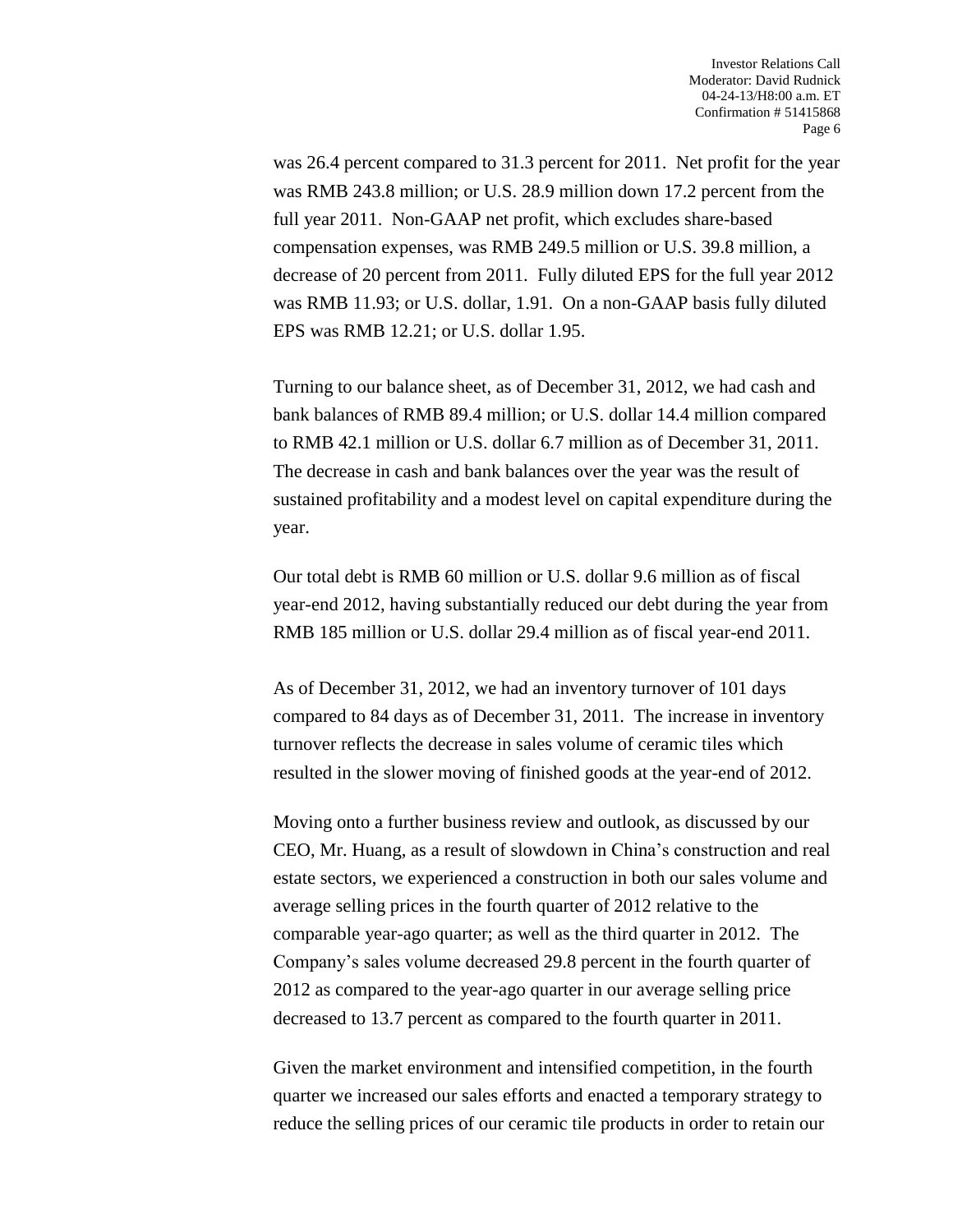market position. We have been strategic in terms of those products for which we have temporarily reduced prices in order to avoid a widespread predatory pricing environment or an erosion of our name brand for when a more normalized operating environment returns.

However, we believe that we needed to counter the actions of ceramic tile producers who entered portions of our market and compete head-on with them in order to protect our distributors, retain our customers and defend our market share. We believe that as business conditions in our sector recover, the overall pricing environment will also improve and help us to regain our historical gross margin levels.

Importantly, we believe that the sector's price decreases was inelastic, that is, the pricing environment had changed due to a slowdown in the construction sector and competitors' price reductions did not result in an increase in sales volume. Therefore, we expect that as ASP increases in the months ahead, we will return to normalized volume levels as the construction sector stabilizes.

Given the continued challenging climate, we are currently utilizing plant facilities that can produce 46 million square meters of ceramic tiles annually out of our annual productive capacity of 72 million square meters. This represents a decrease in plant capacity utilized from what we used in the third quarter of 2012 where we operated plant capacity capable of producing 56 million square meters of ceramic tiles annually.

In terms of our outlook for 2013, the company experienced a reduction in its backlog that is likely to result in a decline in its revenues for the first quarter of 2013 relative to the year-ago period. Our backlog of orders for delivery in the first quarter of 2013 is approximately RMB 141.9 million or US dollar 22.8 million, which would represent a decrease in revenues for the first quarter of 2013 as compared to revenues recorded in the first quarter of 2012.

This year-over-year comparison is changed from previous quarters which had generally shown strong positive year-over-year comparisons. Our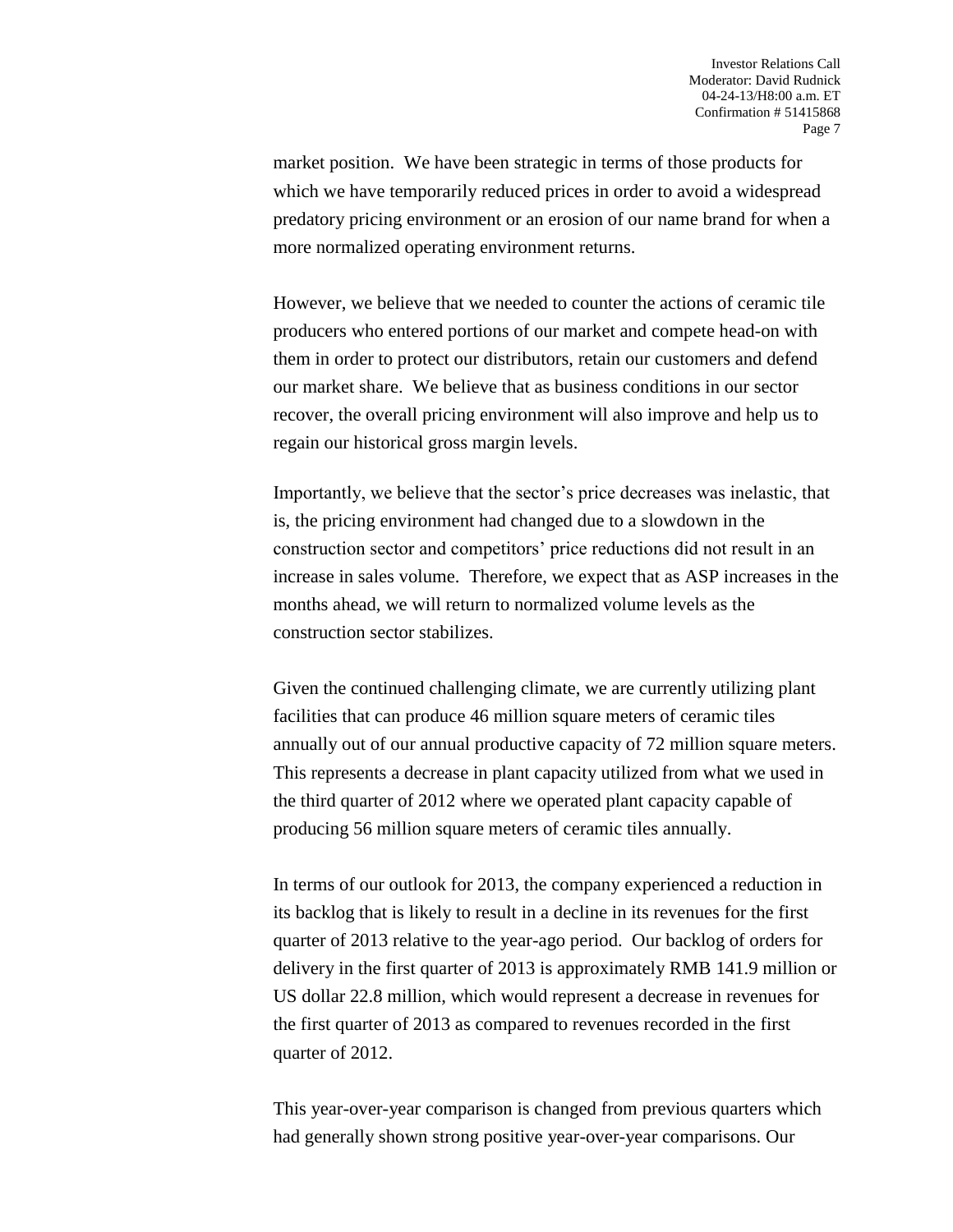backlog is an indicator of business in the next quarter under normal circumstances, though this can change as a result of unforeseen business conditions. The company estimates that its sales volume of ceramic tiles in the first quarter of 2013 will be approximately 6.1 million square meters.

As indicated in our news release to the market last September that guided as to a decline in our fourth quarter revenues, we continue to believe that the reduction in our backlog has to do with a general slowdown in the construction industry that has occurred in China as our customers were deferring orders and have been waiting to start new projects. Many developers have been waiting for the new government to come in and new guidelines and incentives by the new leadership as relates to the housing and construction industries.

As indicated in this morning's earnings press release, we believe that our average selling price could begin to normalize by the second quarter of 2013. We experienced an increase in our average selling price in February and March from the lows that occurred in the December to January time frame, where we reduced our average selling price in order to meet competitors' sharp discounting and retain market share. Further, recent data from April shows a return to a lesser discount price environment which was in place prior to December of 2012.

The fundamental growth trend for housing in China is still strong, even with news that the government is pursuing policies to mitigate speculation of expensive real estate in some big cities. Based on our proprietary research, as well as public information, we expect that for the full year 2013, real estate development and construction activity could meet or even exceed the year 2012. Further, we are confident that we can be relatively nimble and cost-effective in terms of putting capacity online to meet the sector's turnaround and growth in demand.

In order to retain our competitive edge, we will maintain its currently wide range of product offerings and continue to augment it with new products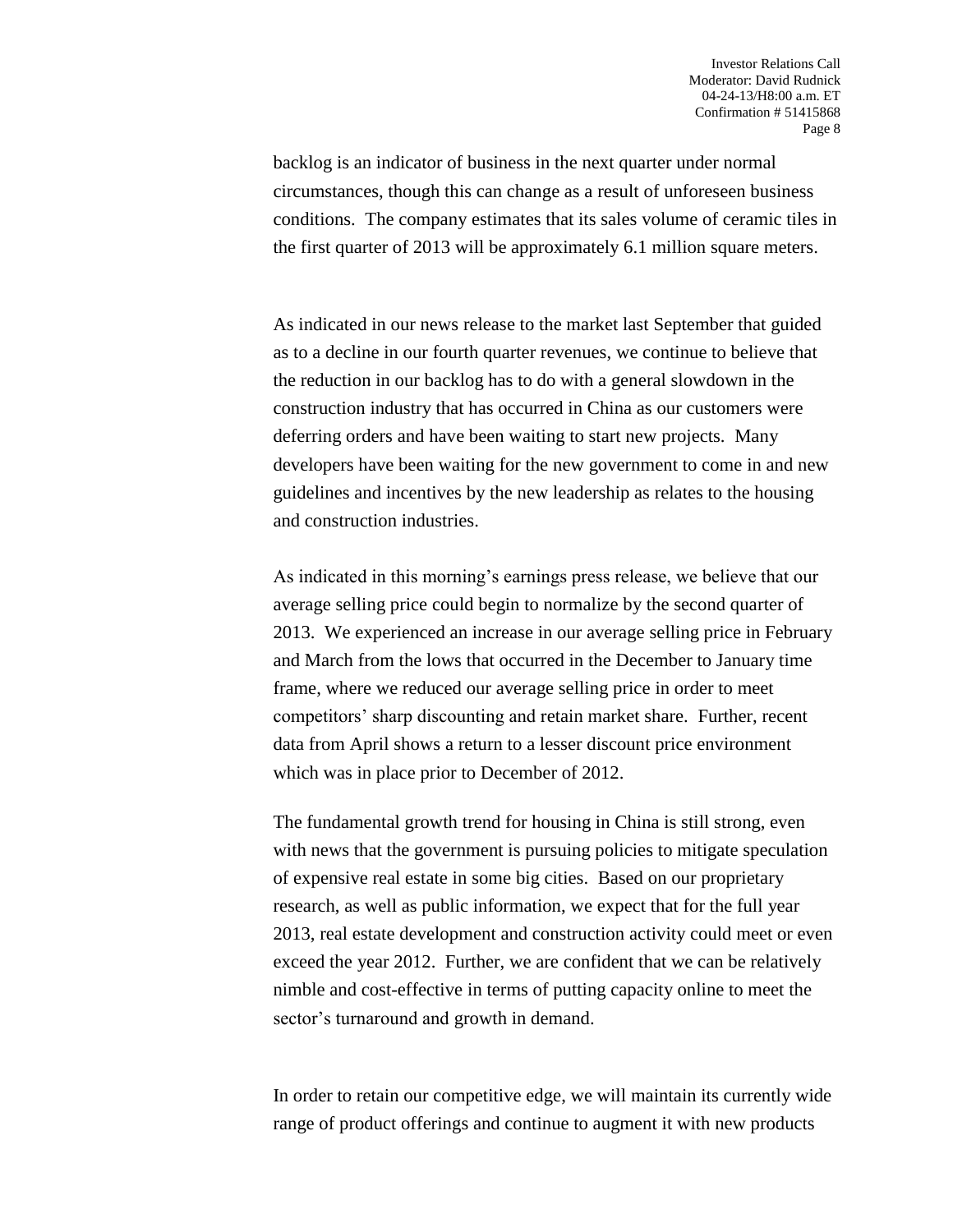from its research and development program which has the potential to result in products that realize higher margins. The Company believes that a core competitive advantage is its ability to innovate and introduce new products into the product mix that it offers to its customers. China Ceramics' new plant facilities also have new design and production capabilities as well as the ability to operate more efficiently.

We are optimistic as to the long term prospects of our business and plan upon working even closer with our customers during these challenging times in order to take advantage of the opportunities available to us.

Before we begin the Q&A, I would like to mention a couple of other items. As many of you are aware, although we are reporting within SEC guidelines, there was a delay in announcing our fourth quarter and fiscal year end 2012 results in terms of what has been our typical practice. Since our market capitalization has been somewhat below our net book value, an IFRS standard requires the Company to assess if an impairment to the book value of our assets has occurred. Since the market price of our stock did not significantly increase after year end, we engaged an appraisal firm to provide two appraisal reports during the month of March. After review of these reports by the Company and our auditors, it was concluded that an impairment adjustment was not required to be recorded. The extra steps needed to address this issue caused the delay in announcing our 2012 results.

Also, as previously indicated, we will be paying a semi-annual cash dividend of ten cents per share payable on July 13, 2013 and January 14, 2014, with record dates of June 13, 2014 and December 13, 2013, respectively.

With that we would like to open up the call to any questions pertaining to our fourth quarter and full year 2012 financial and operating performance. Operator?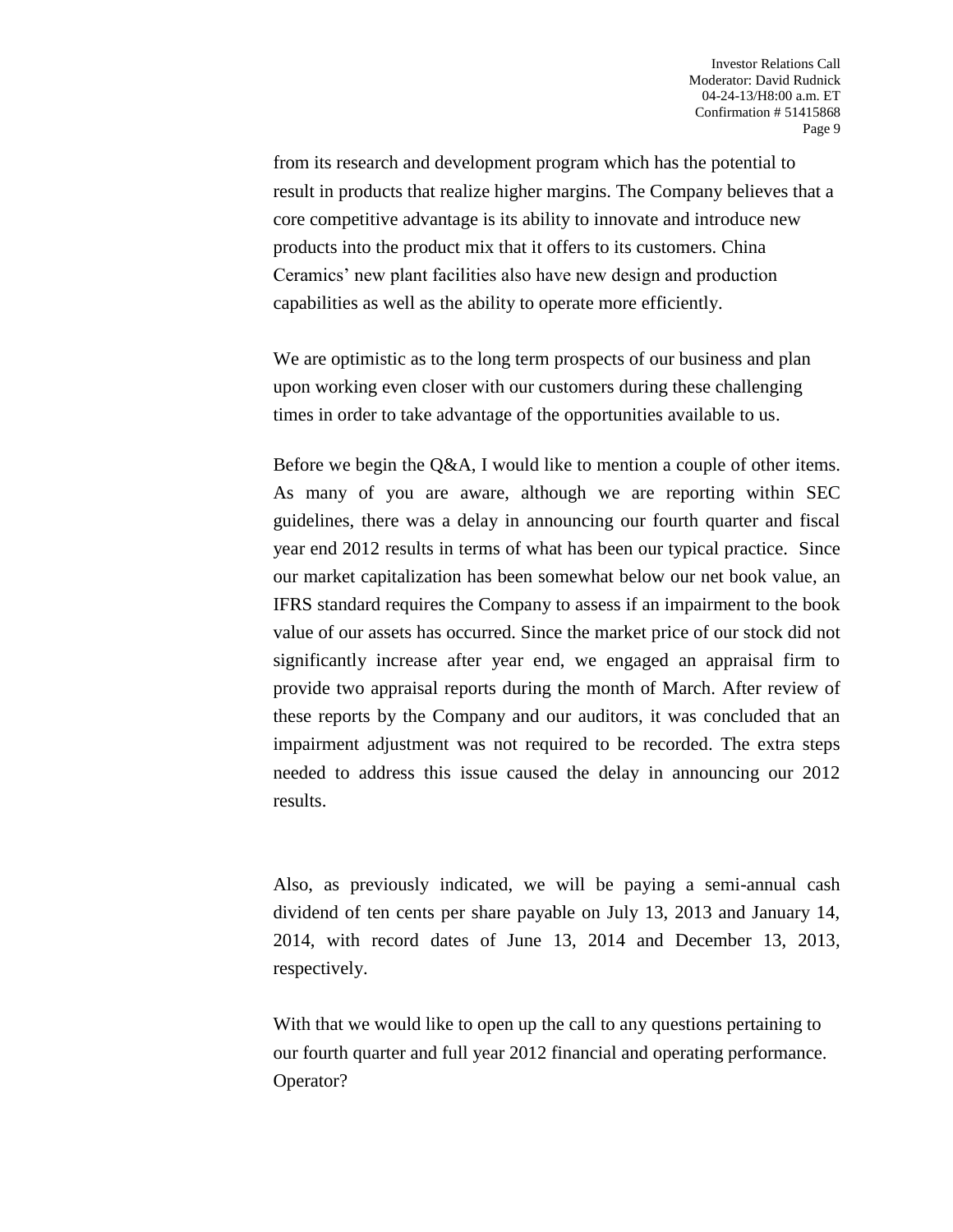Operator: At this time I would like to remind everyone in order to as a question, press star then the number one on your telephone keypad. We'll pause for just a moment to compile the Q&A roster.

Your first question comes from Howard Flinker.

- Edmund Hen: Yes.
- Howard Flinker: (Speaking in Chinese).
- Edmund Hen: (Speaking in Chinese).
- Howard Flinker: I have two questions. One, do I understand that your prices are now back to where they were before the discount? And second, while volumes are increasing – orders are increasing, they're still somewhat below last year's orders?
- Edmund Hen: We are on the way to get back to the normal level of the average selling price. And we are very near to the price before we discount right now. And for the second question is that the volume is still what we believe is still lower than the same period last year at this moment.
- Howard Flinker: And approximately how much are the orders below last year at this time while they're recovering?
- Edmund Hen: We have no final figure yet because it is still early. But probably you will be notified during the first quarter conference call, I think.
- Howard Flinker: Do you not have those numbers yet?
- Edmund Hen: We do not have those numbers yet.
- Howard Flinker: OK, thank you.
- Edmund Hen: Thank you.
- Operator: Your next question comes from Steve Martin with Slater Capital Management.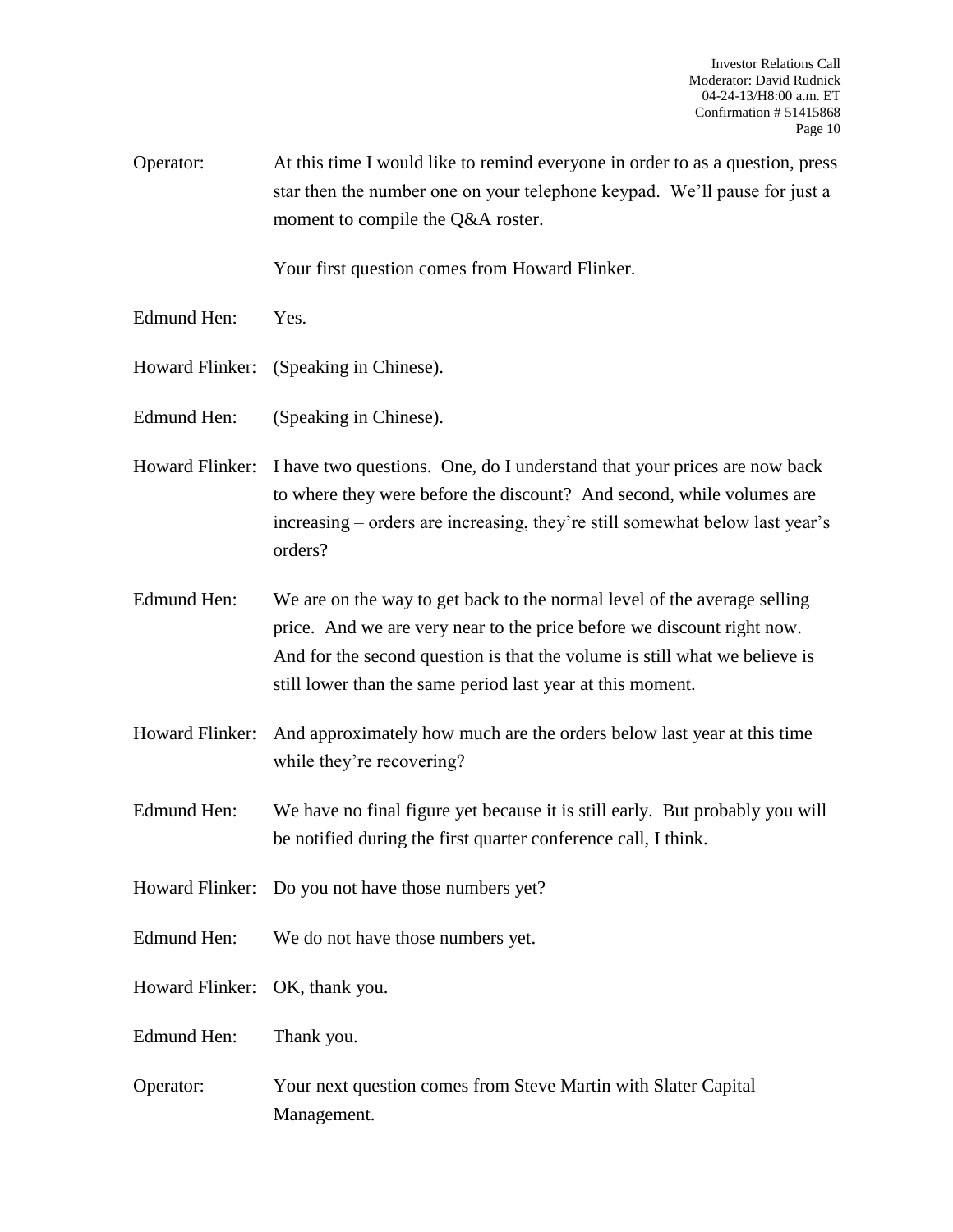Steve Martin: Hi, guys.

Edmund Hen: Hi.

Steve Martin: I guess we're all a little disappointed because you insisted on adding all that capacity when we urged you not to. And now you're not using it. What I'd like to understand is why with your volume down as much as it is, and your projected revenues down as much as they are, your inventory and receivables are flat and should be down, and your payables are down and so it seems you're paying your vendors, but you're not getting paid from your customers.

Edmund Hen: Yes, for the actual revenues that occurred during this difficult moments. We just want to give some support to our customers. And we extended some of their credit terms to more than 90 days. But at the same time, there was a – and we still some good relationship with our suppliers so we still pay them on time.

> It's the reason why our account receivables and inventory, it looks a bit flat compared to the last period. And for the – I think for the capacity, we have increased it for the past few years. And so, we are we preparing for a very huge growth. But unfortunately, the downturn for the Chinese construction market, we just need to hold it back for a while. And as you can see, we did not have much capital expenditure during the past year.

Steve Martin: Right. Now let's go back. Can we go back to the inventories for a second?

Edmund Hen: Yes.

Steve Martin: If your backlog is only 22 million U.S. And you produce inventories to order, why are your inventories more than twice your backlog?

Edmund Hen: First of all, because some of our customers also have slowdown of their business. And lots of them – some of them have delayed their picking up for the inventory – for the goods. This is the reason why you can see the inventory has – the inventory turnover has gone up a little.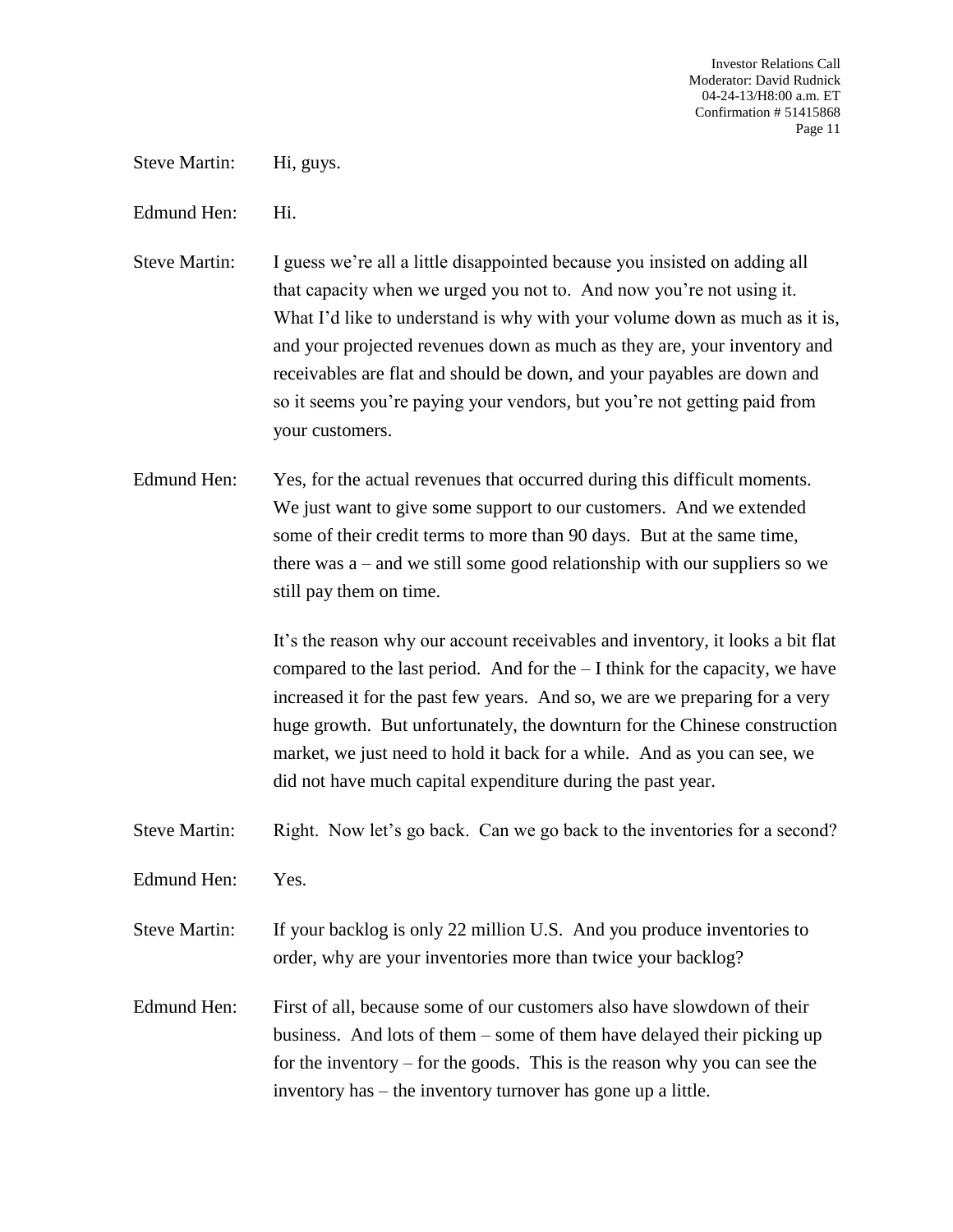- Steve Martin: Right. But if you know what your backlog is, why are you producing more inventory?
- Edmund Hen: We first of all, I think the inventory will be picking up very soon in the first quarter or so. And also, because of the Chinese New Year in the – we had the Chinese New Year very near to the year-end. And loss of inventory as we pick up duration this period. And for the backlogs, and also, we take about a 90 day period to produce such an inventory. So we actually have  $a - as$  you can see our potential capacity. Actually we are using less than before and we just slowed down our potential capacity during this period also in order to lower the inventory level.

Steve Martin: All right, well, I would urge you to focus on generating cash –

- Edmund Hen: Yes.
- Steve Martin: and not using it. Obviously, the Chinese market is what it is. We all tried to warn you and you ignored it. So, thank you.

Operator: Your next question comes from Liang Hsu with Keane Capital.

Liang Hsu: Hi, good morning. Hi. I understand that there is a general slowdown in the real estate and construction sectors in China. But if we compare your financial performances, you know, in the recent quarter to the overall China's construction industry, it appeared that you have, you know, somewhat underperformed the industry. So, I know you have providing price concession in the fourth quarter to try to retain your market share. But are you losing market shares there? Or, you know, have you been able to retain your market share? Thank you.

> And that's my first question. And my second question is just wondering if you can provide some update on the – you know, your strategic supply relationship with China Decoration? Have you, you know, made your first delivery and, you know, when do you expect you'd have more like commercial delivery to China Decoration? Thank you.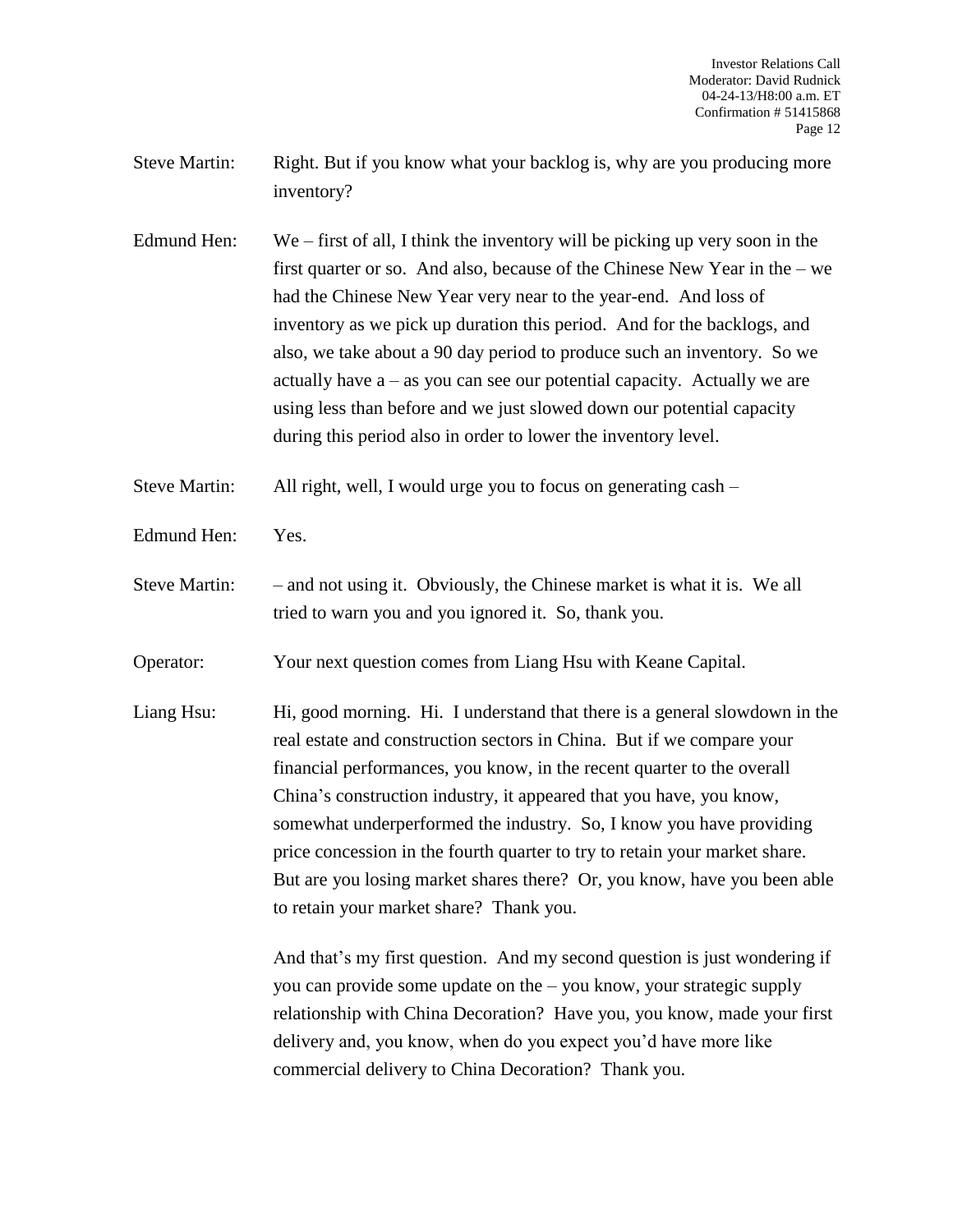- Edmund Hen: Actually at the very end of last year and our competitors entered in price war. And that forced us to reduce the price to maintain our market share. And so now what I think is our market … we still have a very positive market share in the market. And what we understand some of these small competitors have already stopped their production already, so probably we need to wait for a while before we get back to normal for our pricing or the systematic situation. And for your second question, we are still working with this China Decoration right now. We hope we – and believe we'll have contracts to deliver some of the goods to them very soon. Probably in the late second quarter or third quarter, the beginning of second or third quarter. But, at this moment we have no, any figures – can announce it to the public yet.
- Liang Hsu: OK. Is it true that China Decoration is highly exposed to the more mode of economic housing as opposed to… . In other words, if it's more exposed to the economic housing, so it's subject less to the slowdown in the construction. Because the government is supporting it. And that was somewhat, you know, because being the strategic supplier to China Decoration, you would be able to somewhat picked up on the volume.
- Edmund Hen: Yes. As you may notice, China Decoration is a state owned business and they have a minority of the business operation. And the economic housing is one of their revenue I think. And they also have lots of offices projects. And I am not sure how and what is their  $-$  is a revenue mix within their corporation. But I think that will really help us to have a more stable revenue pattern in the future if we can have a very good relationship, business relationship with them.
- Liang Hsu: OK, thank you.
- Edmund Hen: Thank you.
- Operator: Your next question comes from Chris White with Greenstone.
- Chris White: Yes, Edmund, first of all I think I heard you on the call where you said you like to take care of your customers. I would just like to make the statement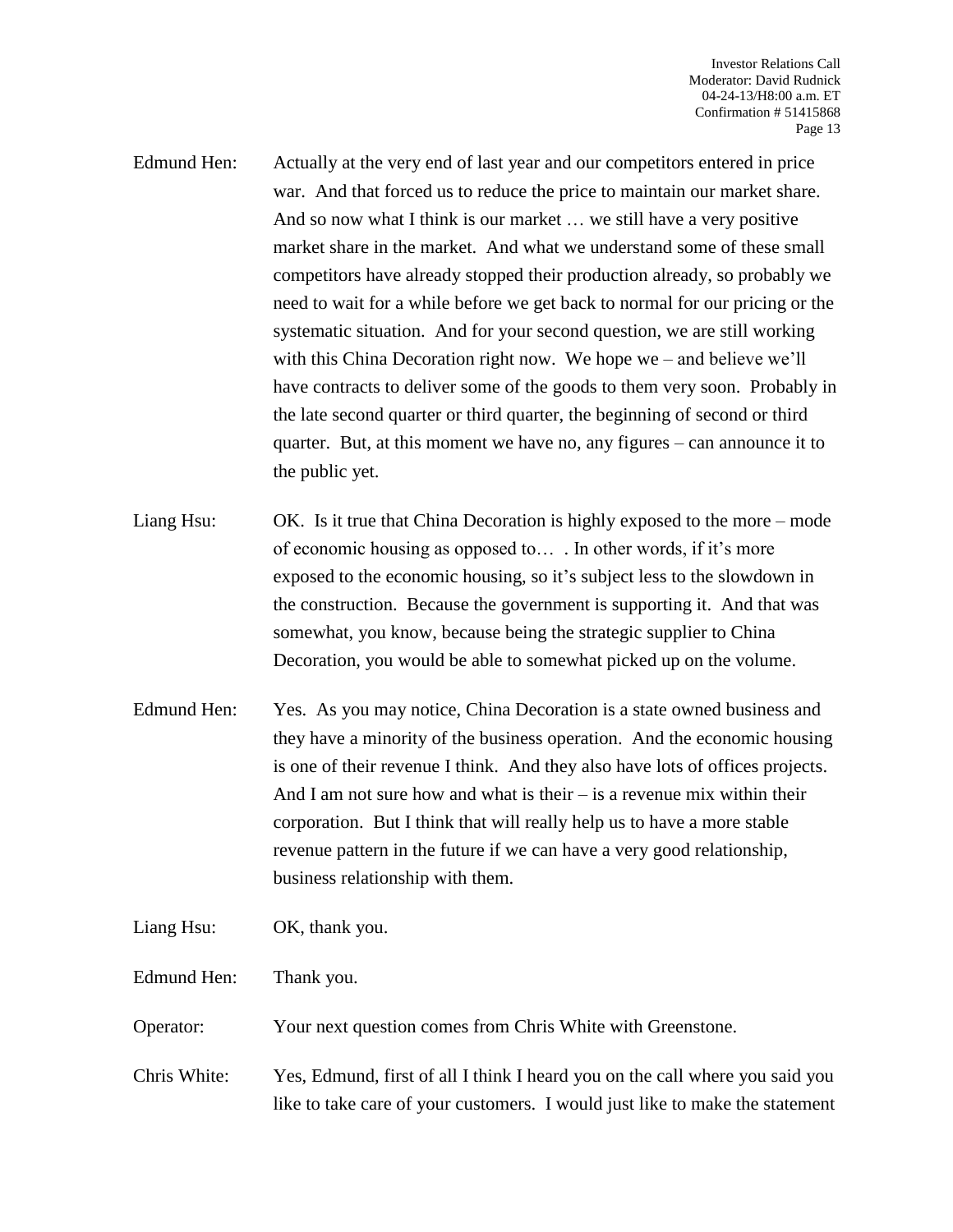that we would appreciate it if you take care of your shareholders with the same manner.

And given the fact that you told me that you wouldn't be discounting pricing. And I have you on record as doing that in December. It's pretty disappointing and a bit of a knock to your credibility personally, mate. So, very disappointing.

Now, with regards to the dividend, I appreciate that. I am stressing and it's obviously noticeable that investors are only looking to really invest in companies that think about shareholders and returning capital. Given the slowdown in your business today and the low utilization, can you, or Paul, or Bill please talk to the fact about the dividend policy? The thought behind implementing that in Q4? And returning future capital to shareholders either by increasing that dividend or buyback as the business turns around. And can you or the Board please address that question? Thank you.

Paul Kelly: Do you want me to answer that Edmund?

Edmund Hen: Yes, please do. Thank you, Paul.

Paul Kelly: The Board as Edmund indicated announced an annual dividend. The Board has undertaken a dividend policy which it hopes to continue to replicate in future years. It wasn't our intention to have two back to back special dividends. The idea was that this would be an annual dividend.

> And, of course, as long as everything is within our own power. I mean, there are obviously strange things that could happen in the future, which could effect any business or any economic situation, or so forth.

To the second aspect of the… And by the way let me just say in terms of the dividend. One would hope that if we grow as we expect, the dividend will grow in a commensurate fashion. Now and we have not considered, if we had considered a buyback that would have been announced. That has not been something which the Board has considered or which it has any statements regarding.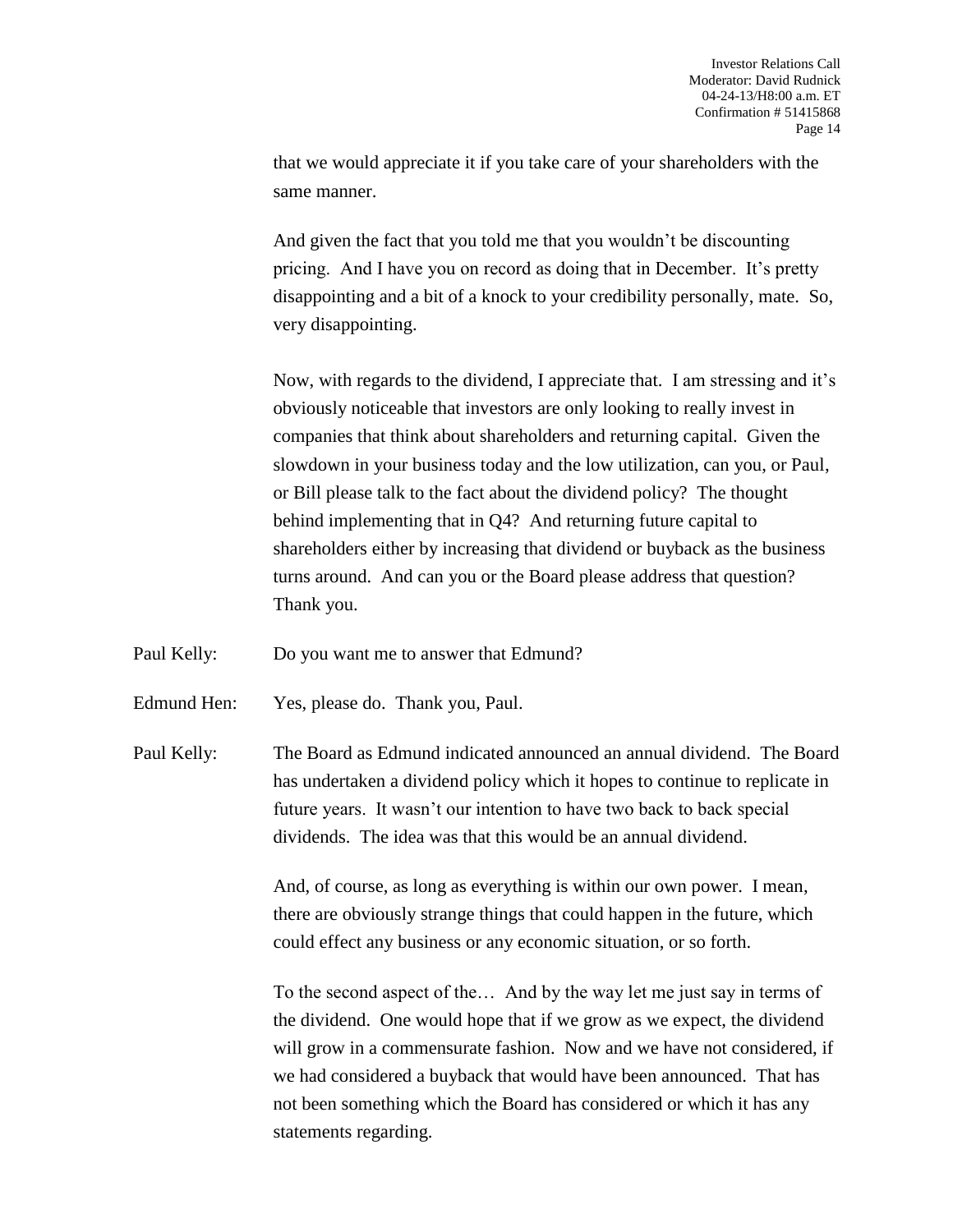- Chris White: So, Paul, can I clarify how you think about the dividend? Is it a percent of your free cash flow going forward? Can we have a little bit more clarification on that just so we could think about how that would turn around relative to the business?
- Paul Kelly: I think in general as I indicated to you. You know, a growing business, growing earnings equals growing dividend. We're not formulaic as far as that's concerned. Because we can see forward as a Board to what our needs may be for cash generated and there may be some needs under certain circumstances which are necessary to be put back into the business rather than being paid externally. So naturally a growing business means that you've got growing cash flow, you've got growing cash. But we don't have a formula that we would be adhering to at this point.
- Chris White: Right. Well, you know, I do want to say I appreciate working with you and the Board through this. And we do appreciate this return, you know, in thinking about shareholders rather than just spending. But it's very disappointing to see some of the underlying business aspects that's – has gone on, you know, with the (increment) and everything here in the fourth quarter. I think – I feel lucky that I value the Company on a book value basis and not based on the current metrics of the underlying income statement. I'll leave it for others.
- Paul Kelly: Could I also say, Edmund. I think it would be good to extrapolate on another aspect here which relates to the price cuts that were in effect in December and that carried over in part into early January. The – as you mentioned, the company has given additional terms in terms of accounts receivable to help customers to better match off their deliveries with the slowdowns by some of the developers.

But what that does is it changes somewhat for some portion of our business because everybody doesn't get longer trade terms. It changes the product cycle which everybody has gotten used to that the backlog at the end of a particular quarter is a very good indicator for the coming quarter.